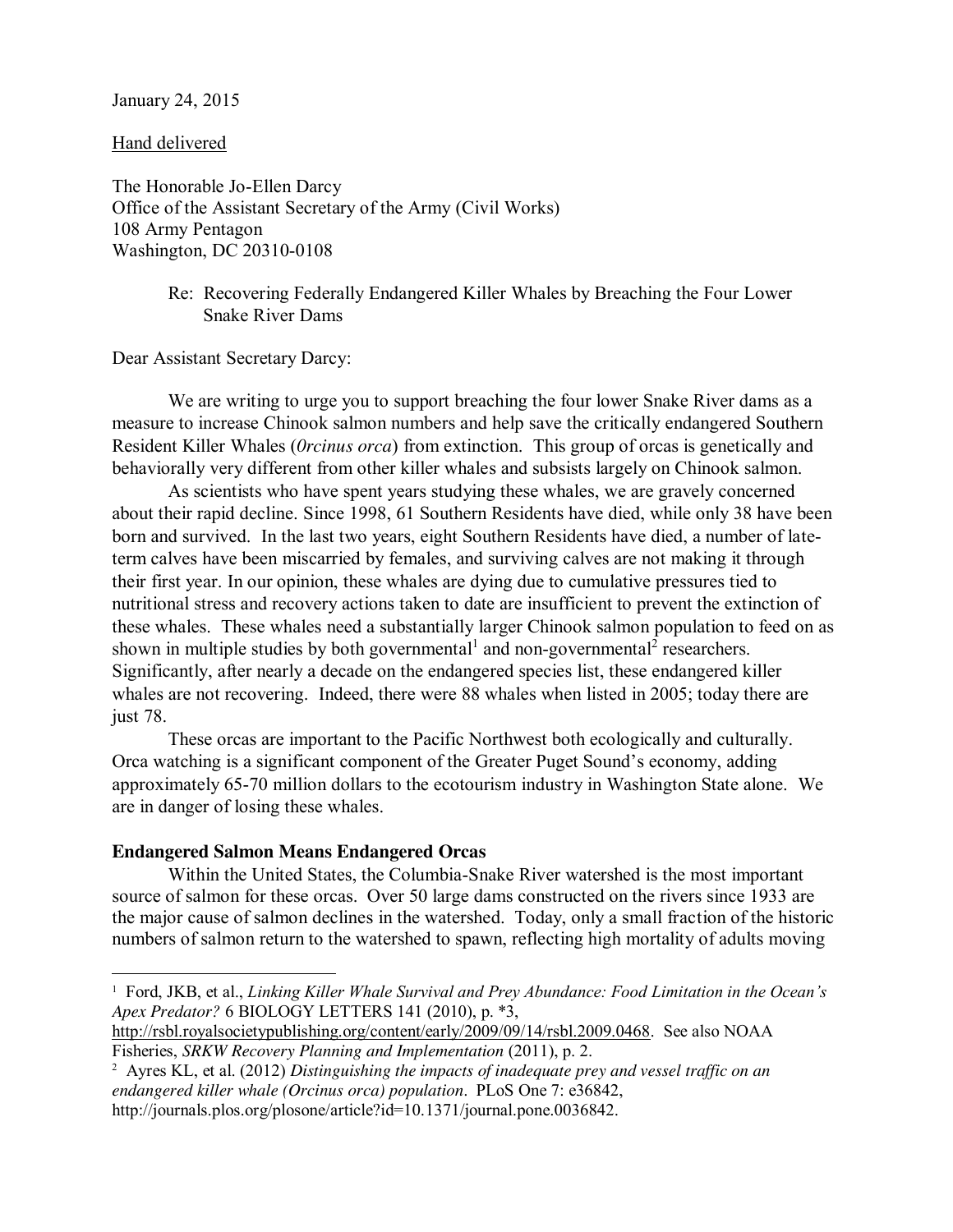The Honorable Jo-Ellen Darcy January 24, 2015 Page 2 of 4

 $\overline{a}$ 

upstream and juveniles moving downstream. Thirteen salmon and steelhead populations now face extinction and are listed under the Endangered Species Act  $(ESA).$ <sup>3</sup> The ESA requires the federal government to recover these salmon species. For the Snake River in particular, both old and new research points in one direction - the dams are a major cause of decline of the salmon runs.<sup>4</sup> The four lower Snake River dams, constructed in the 1960s and 1970s, are obstructing 140 miles of prime salmon migration waterways. The low survival rates of salmon passing over these dams is well documented. All Snake River salmon runs are now listed under the ESA, including the Chinook salmon needed by the orcas.

For millennia the Southern Resident orcas have depended on Chinook salmon from the Columbia River, which once produced millions of Chinook annually, supporting a rich ecosystem that included both killer whales and humans. In fact, according to NOAA Fisheries, *"[p]erhaps the single greatest change in food availability for resident killer whales since the late 1800s has been the decline of salmon from the Columbia River basin*."<sup>5</sup> In 1992, both fall run and spring/summer-run Snake River Chinook were listed as threatened under the ESA.<sup>6</sup> By 1999 Columbia River fall Chinook were also listed as threatened while the spring-run Chinook, which had collapsed to near extinction, warranted the highest listing as endangered.<sup>6</sup> As the Columbia-Snake River Chinook have declined, so too have the Southern Resident killer whales.

The Southern Residents can be found in the coastal waters of the Northeast Pacific Ocean more than half the year.<sup>7</sup> Research conducted over the last decade shows that Columbia-Snake River Chinook continue to be crucial to the Southern Residents' continued existence. The whales appear to be especially reliant on the Snake River's nutrient rich, high fat content early spring-run Chinook.<sup>8</sup> Significantly, recent studies conducted by NOAA indicate that the Southern Residents' visits to the coastal waters off Westport, Washington and the mouth of the Columbia River coincide with high concentrations of spring Chinook salmon.<sup>9</sup>

As indicated, these amazing whales are in trouble. In the last two years alone the endangered orca population has declined 10%. Every birth and death matters in a population as

<sup>&</sup>lt;sup>3</sup> NOAA Fisheries, (2014) Federal Columbia River Power System Biological Opinion,

[http://www.westcoast.fisheries.noaa.gov/fish\\_passage/fcrps\\_opinion/federal\\_columbia\\_river\\_power\\_syst](http://www.westcoast.fisheries.noaa.gov/fish_passage/fcrps_opinion/federal_columbia_river_power_system.html) [em.html.](http://www.westcoast.fisheries.noaa.gov/fish_passage/fcrps_opinion/federal_columbia_river_power_system.html)

<sup>4</sup> See e.g., Nat'l Wildlife Fed'n v. Nat'l Marine Fisheries Serv., 839 F. Supp. 2d 1117, 1131 (D. Or. 2011) ("[T]here is ample evidence in the record that indicates that the operation of the FCRPS causes substantial harm to listed salmonids. . . . NOAA Fisheries acknowledges that the existence and operation of the dams accounts for most of the mortality of juveniles migrating through the FCRPS.")

<sup>&</sup>lt;sup>5</sup> NOAA, SRKW Recovery Plan Recovery Plan for Southern Resident Killer Whales, (Orcinus orca), National Marine Fisheries Service, Northwest Region, Seattle, Washington (January 2008), p. II-82. 6 U.S. Fish and Wildlife Service. Species profile for Chinook Salmon (*Oncorhynchus tshawytscha*),

[http://ecos.fws.gov/speciesProfile/profile/speciesProfile?spcode=E06D.](http://ecos.fws.gov/speciesProfile/profile/speciesProfile?spcode=E06D)<br><sup>7</sup> See 134 J. Acoust. Soc. Am. 5, Hanson et al., Assessing the Coastal Occurrence of Endangered Killer Whales Using Autonomous Passive Acoustic Recorders (November 2013), 3486,

<http://oceanwidescience.org/cms/wp-content/uploads/2014/12/Hanson-et-al-2013.pdf> (on average the Southern Residents occur in inland waters less than half of the days each year.)

<sup>&</sup>lt;sup>8</sup> Ayres KL, et al., supra, [http://journals.plos.org/plosone/article?id=10.1371/journal.pone.0036842.](http://journals.plos.org/plosone/article?id=10.1371/journal.pone.0036842) <sup>9</sup> Northwest Fisheries Science Center, NOAA Fisheries. 2013 Southern Resident Killer Whale Satellite Tagging, [http://www.nwfsc.noaa.gov/research/divisions/cb/ecosystem/marinemammal/satellite\\_tagging/blog.cfm.](http://www.nwfsc.noaa.gov/research/divisions/cb/ecosystem/marinemammal/satellite_tagging/blog.cfm)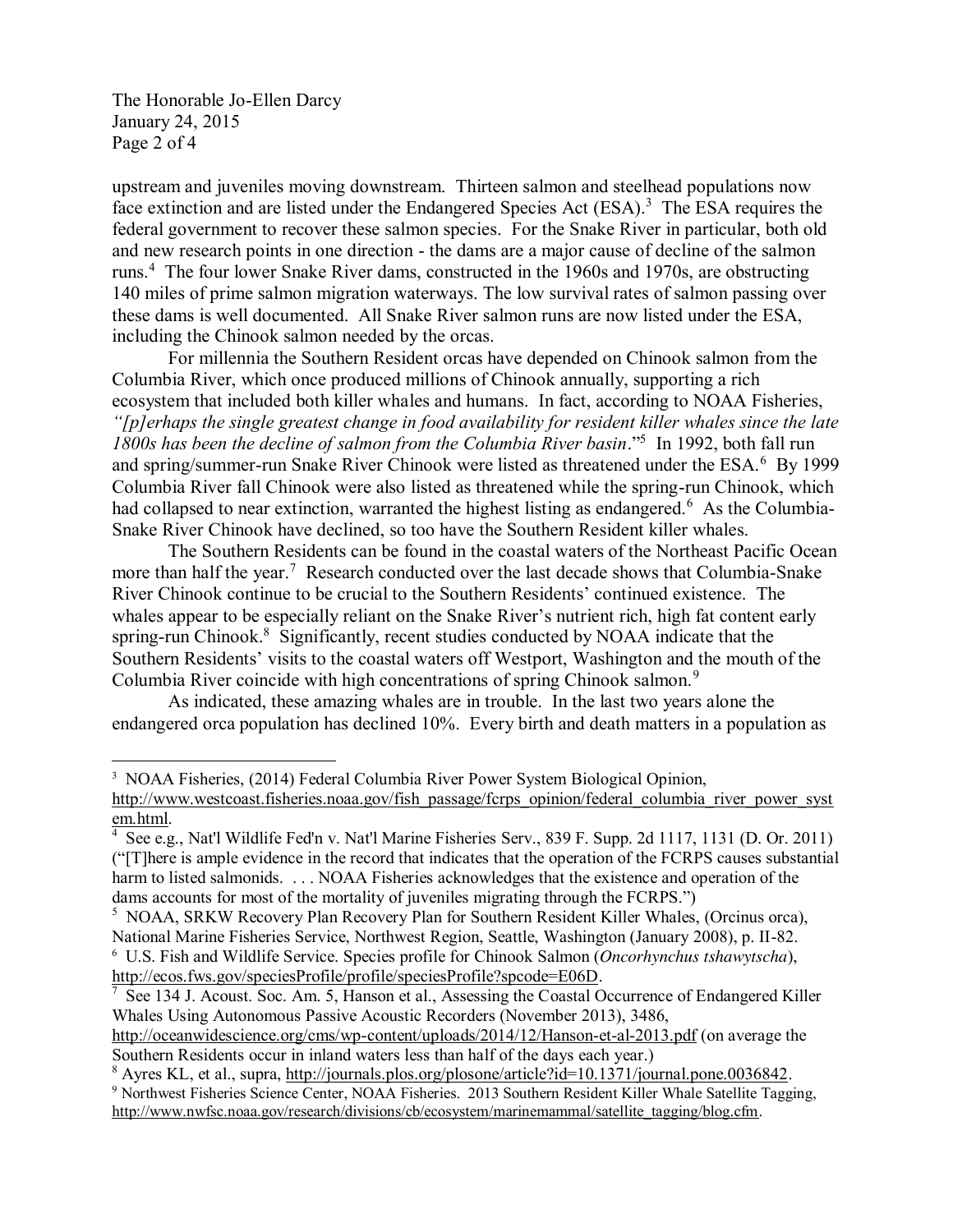The Honorable Jo-Ellen Darcy January 24, 2015 Page 3 of 4

small as the Southern Residents. *"[A]ny action that is likely to hinder the reproductive success or result in serious injury or mortality of a single individual is likely to appreciably reduce the survival and recovery of the [Southern Resident Killer Whales]*."10 The death of four Southern Resident killer whales in 2014 highlights a disturbing trend. The October death of a seven week old calf was a serious blow to this population of whales. Then, in December 2014, a female (J32) died carrying a full term calf. At 18 years, J32 was just entering her reproductive prime and was expected to contribute three to four calves to the SRKW population over her lifetime. Her necropsy results are pending. With her loss, the likelihood of extinction of this population increased. No new calf has survived since September 2012. There should be at least two to three calves born each year if the Southern Resident population is to survive, with more births necessary for the population to recover.

## **Recovery Measures Are Not Working**

The federal government, through NOAA Fisheries, has a legal obligation to recover the populations of ESA listed salmon and orcas.<sup>11</sup> Still, after 23 years on the endangered species list, Chinook salmon runs on the Snake River are barely surviving, not recovering. It is clear NOAA's recovery measures are not working for either salmon or the killer whales. In fact, a federal court has thrown out NOAA's salmon recovery plan repeatedly for violating the Endangered Species Act, remanding with orders to rewrite the plan to include measures that will permit the Columbia-Snake River watershed salmon to recover.<sup>12</sup> Again and again the court has directed the federal agencies to consider removing the four lower Snake River dams. Yet to date, they have failed to do so.

## **To Recover Endangered Salmon and Killer Whales, Dam Breaching Is Required**

It is clear that breaching the four federal dams on the lower Snake River is the major step needed to avert extinction of the Snake's salmon and to restore access of salmon and steelhead to 15 million acres of cooler, high-elevation watershed. This would substantially increase spawning habitat for Snake River Chinook and greatly increase the availability of a critical food source for the endangered Southern Resident orcas.

The recovery of Southern Resident Killer Whales depends on abundant salmon. This will be impossible to provide without restoring productivity to the Columbia-Snake River watershed. Breaching the four lower Snake River dams is the single most likely measure to restore the abundant Chinook salmon runs the whales need to recover. No other action under consideration has the potential to increase the SRKW population to a level where they could be down-listed to threatened or removed from the ESA completely. For these reasons we urge you to support breaching the four lower Snake River dams.

 $\overline{a}$ 

<sup>&</sup>lt;sup>10</sup> NOAA/NMFS, *Coordinated Long-term Operation of the Central Valley Project (CVP) and State Water Project (SWP) Biological Opinion* (2009), p. 54.

 $11$  In addition, the Army Corps of Engineers is required to review federal dam operations when advisable, to improve the quality of the environment in the overall public interest. 33 U.S.C. **§** 549a.

<sup>12</sup> See, e.g., *Nat'l Wildlife Fed'n v. Nat'l Marine Fisheries Serv*., 839 F. Supp. 2d at 1122-1123, 1129-

<sup>1132 (</sup>summarizing the history of the litigation).